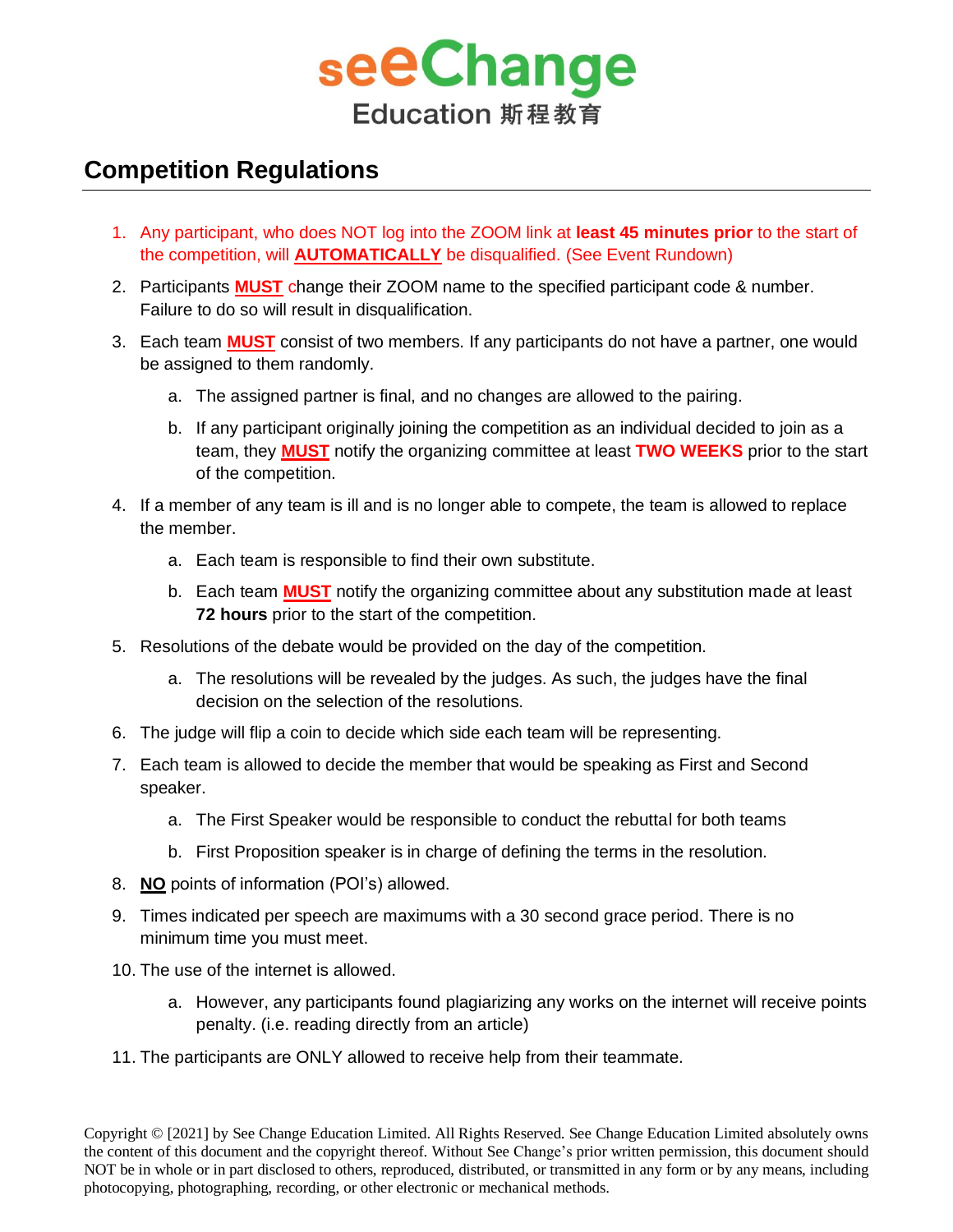

a. Any participant suspected or found to have received help from anyone besides their teammates will receive points penalty to their team.

12. Order and timing are as follows (adjusted from traditional Parliamentary timing.):

- 15 minutes prep time with your partner in the breakout room
- First Proposition Speech: 4 min
- First Opposition Speech: 5 min
- Second Proposition Speech: 5 min
- Second Opposition Speech: 5 min
- Opposition Rebuttal: 3 min
- Proposition Rebuttal: 4 min

There is a 30 second grace period between the transition of each speaker.

- 13. Any decisions made by the judges in the competition are **FINAL.**
- 14. Teams are still allowed to compete even when they have forfeited the first round.
	- a. Teams that forfeit the first round are NOT eligible to win any awards. However, they are still eligible to receive participation certificate if they competed in the second round.
- 15. See Change Education reserve the right to disqualify any participants deemed to have violated any of the rules stated.

## **Competition Rules**

- 1. Participants are **REQUIRED** to have their camera turned on, and their face visible at all times during the competition (unless instructed otherwise).
	- a. Participants **MUST** ensure their face is always clearly visible with sufficient light.
- 2. Participants **MUST** ensure that their device is muted unless when speaking.
- 3. Participants should ensure that their device has an adequate microphone to ensure clear sound.
- 4. Participants **MUST** ensure a quiet environment during the competition.
- 5. Participants should ensure a stable internet connection throughout the competition.
- 6. Participants should wear a button-down shirt and present a clean or professional appearance.
- 7. Name calling or bullying is **NOT** allowed throughout the competition. See Change Education has a **ZERO TOLERANCE** policy for this behavior.

Copyright © [2021] by See Change Education Limited. All Rights Reserved. See Change Education Limited absolutely owns the content of this document and the copyright thereof. Without See Change's prior written permission, this document should NOT be in whole or in part disclosed to others, reproduced, distributed, or transmitted in any form or by any means, including photocopying, photographing, recording, or other electronic or mechanical methods.